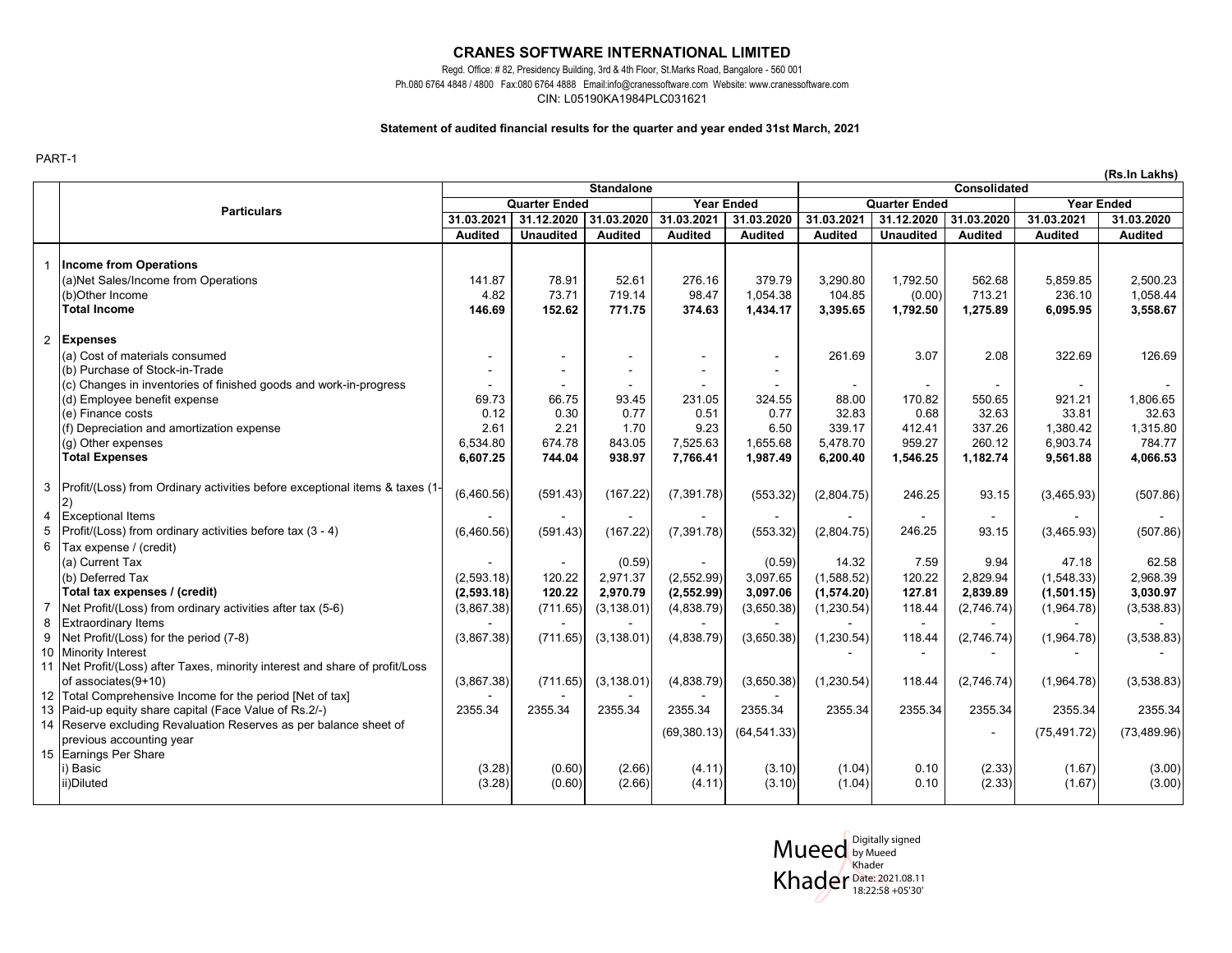## **CRANES SOFTWARE INTERNATIONAL LIMITED**

PART-2

| <b>SL</b> | <b>PARTICULARS</b>                                                                                                                                                                                                            |                              | <b>3 Months Ended</b>        | <b>Year ended</b>            |                              |                              |
|-----------|-------------------------------------------------------------------------------------------------------------------------------------------------------------------------------------------------------------------------------|------------------------------|------------------------------|------------------------------|------------------------------|------------------------------|
| <b>No</b> |                                                                                                                                                                                                                               | 31.03.2021                   | 31.12.2020                   | 31.03.2020                   | 31.03.2021                   | 31.03.2020                   |
|           | A  PARTICULARS OF SHAREHOLDING<br><b>Public Shareholding</b><br>- Number of shares<br>- Percentage of shareholding                                                                                                            | 11,02,47,850<br>93.62%       | 11,02,47,850<br>93.62%       | 11,02,47,850<br>93.62%       | 11,02,47,850<br>93.62%       | 11,02,47,850<br>93.62%       |
|           | 2 Promoters and Promoter Group Shareholding                                                                                                                                                                                   |                              |                              |                              |                              |                              |
|           | (a) Pledged / Encumbered<br>- Number of shares<br>- Percentage of shares (as a % of the total shareholding<br>of promoter and promoter group)<br>- Percentage of shares (as a % of the total share capital<br>of the company) | 10,00,000<br>13.30%<br>0.85% | 10,00,000<br>13.30%<br>0.85% | 10,00,000<br>13.30%<br>0.85% | 10,00,000<br>13.30%<br>0.85% | 10,00,000<br>13.30%<br>0.85% |
|           | (b) Non-encumbered<br>- Number of shares<br>- Percentage of shares (as a % of the total shareholding<br>of promoter and promoter group)<br>- Percentage of shares (as a % of the total share capital<br>of the company)       | 65,19,000<br>86.70%<br>5.54% | 65,19,000<br>86.70%<br>5.54% | 65,19,000<br>86.70%<br>5.54% | 65,19,000<br>86.70%<br>5.54% | 65,19,000<br>86.70%<br>5.54% |

| <b>B INVESTOR COMPLAINTS FOR 3 MONTHS ENDED 31ST MARCH 2021</b> |                                   |                                   |                                                |  |  |
|-----------------------------------------------------------------|-----------------------------------|-----------------------------------|------------------------------------------------|--|--|
| Pending at the beginning<br>the Quarter                         | of Received during<br>the Quarter | Disposed of during<br>the Quarter | Remaining unresolved at the end of the Quarter |  |  |
|                                                                 |                                   |                                   |                                                |  |  |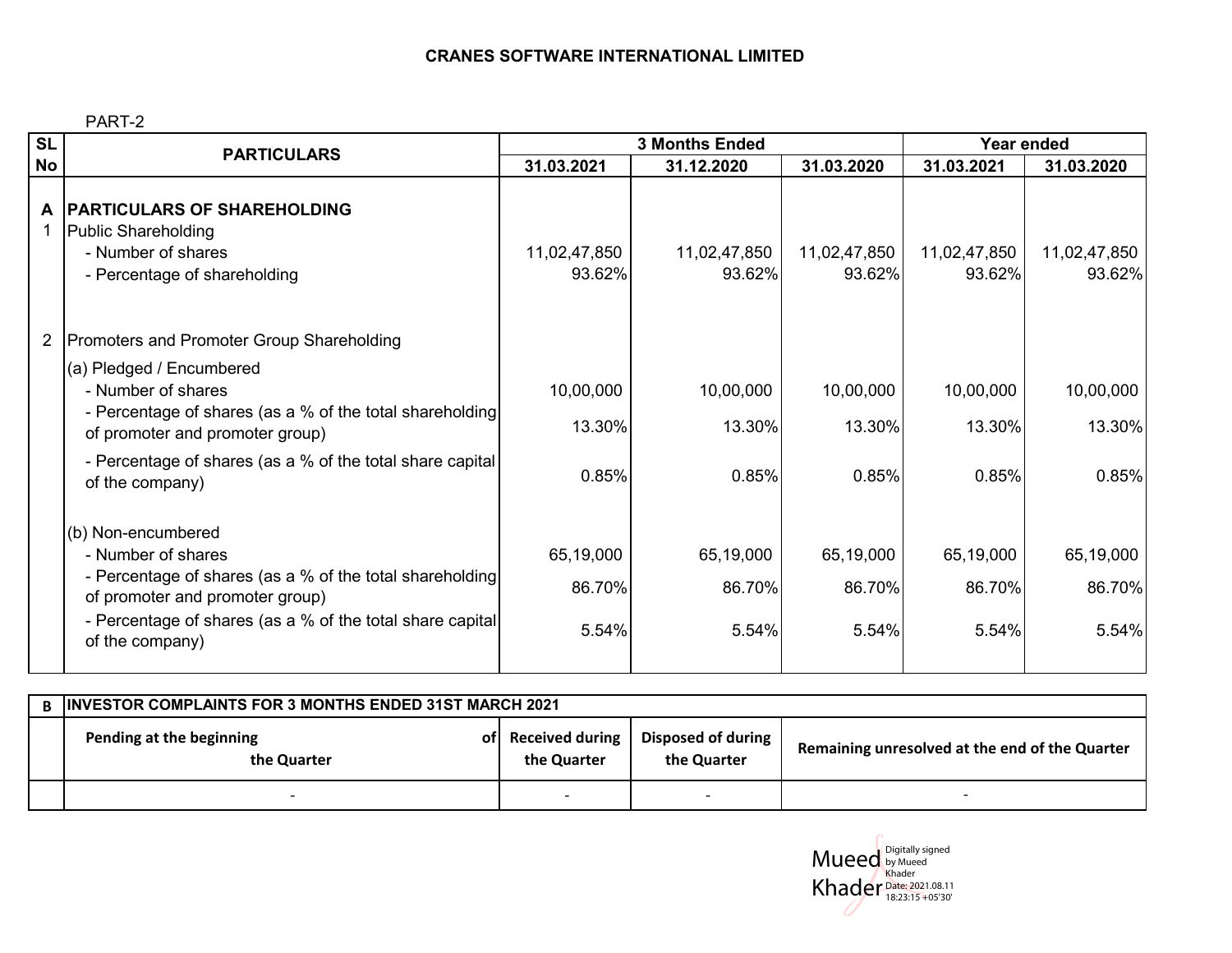# **Cranes Software International Limited**

**Audited Balance Sheet as at 31st March, 2021**

|                                                           | (Rs in Lakhs)       |                     |                     |                     |  |
|-----------------------------------------------------------|---------------------|---------------------|---------------------|---------------------|--|
|                                                           |                     | <b>Standalone</b>   | Consolidated        |                     |  |
| <b>Particulars</b>                                        | As At<br>31.03.2021 | As At<br>31.03.2020 | As At<br>31.03.2021 | As At<br>31.03.2020 |  |
| <b>ASSETS</b><br>ı.                                       |                     |                     |                     |                     |  |
| 1 Non-current assets                                      |                     |                     |                     |                     |  |
| Property, plant and equipment                             | 27.91               | 32.20               | 63.90               | 70.06               |  |
| Intangible assets                                         | 0.39                | 0.98                | 3,939.67            | 4,894.68            |  |
| Capital work in progress                                  |                     | 5,042.44            |                     | 5,042.44            |  |
| Deferred Tax Asset (Net)                                  | 24,585.77           | 22,032.78           | 27,894.92           | 25,945.36           |  |
| <b>Financial Assets</b>                                   |                     |                     |                     |                     |  |
| Investments                                               | 8,010.18            | 8,010.18            | 17.87               | 17.87               |  |
| Other non-current assets                                  | 2,984.95            | 3,660.79            | 554.54              | 223.66              |  |
| <b>Non-current assets</b>                                 | 35,609.20           | 38,779.37           | 32,470.89           | 36,194.07           |  |
|                                                           |                     |                     |                     |                     |  |
| 2 Current assets                                          |                     |                     |                     |                     |  |
| Inventories                                               |                     |                     |                     |                     |  |
| <b>Financial Assets</b>                                   |                     |                     |                     |                     |  |
| Trade receivables                                         | 9,880.70            | 11,591.34           | 5,530.38            | 3,262.24            |  |
| Cash and cash equivalents                                 | 11.66               | 9.08                | 204.64              | 124.90              |  |
| Bank balances other than above                            | 7.76                | 7.76                | 113.21              | 104.65              |  |
| Other current assets                                      | 199.48              | 232.18              | 444.31              | 474.09              |  |
| <b>Current assets</b>                                     | 10,099.60           | 11,840.37           | 6,292.55            | 3,965.88            |  |
| <b>TOTAL ASSETS</b>                                       | 45,708.80           | 50,619.74           | 38,763.44           | 40,159.95           |  |
| <b>EQUITY AND LIABILITIES</b><br>II.<br>1 Equity          |                     |                     |                     |                     |  |
| Equity share capital                                      | 2,355.34            | 2,355.34            | 2,355.34            | 2,355.34            |  |
| <b>Other Equity</b>                                       | (69, 380.13)        | (64, 541.33)        | (75, 491.72)        | (73, 489.96)        |  |
|                                                           | (67, 024.79)        | (62, 186.00)        | (73, 136.39)        | (71, 134.62)        |  |
| 2 Non-Current Liabilities<br><b>Financial Liabilities</b> |                     |                     |                     |                     |  |
| Provisions                                                | 29.94               | 33.91               | 46.62               | 52.73               |  |
| <b>Non-Current Liabilities</b>                            | 29.94               | 33.91               | 46.62               | 52.73               |  |
| 3 Current liabilities<br><b>Financial Liabilities</b>     |                     |                     |                     |                     |  |
| Borrowings                                                | 43.78               | 43.78               | 43.78               | 43.78               |  |
| Trade payables                                            | 377.28              | 476.72              | 1,311.41            | 1,544.65            |  |
| Other current liabilities                                 | 1, 12, 127. 37      | 1,12,093.71         | 1,10,342.80         | 1,09,495.80         |  |
| Provisions                                                | 155.22              | 157.62              | 155.22              | 157.62              |  |
| <b>Current liabilities</b>                                | 1,12,703.65         | 1,12,771.82         | 1,11,853.21         | 1,11,241.85         |  |
|                                                           |                     |                     |                     |                     |  |
| <b>TOTAL EQUITY AND LIABILITIES</b>                       | 45,708.80           | 50,619.74           | 38,763.44           | 40,159.95           |  |
|                                                           |                     |                     |                     |                     |  |
|                                                           |                     |                     |                     |                     |  |

Mueed Khader Digitally signed<br>by Mueed<br>Khader<br>Date:<br>2021.08.11<br>18:24:00<br>+05'30'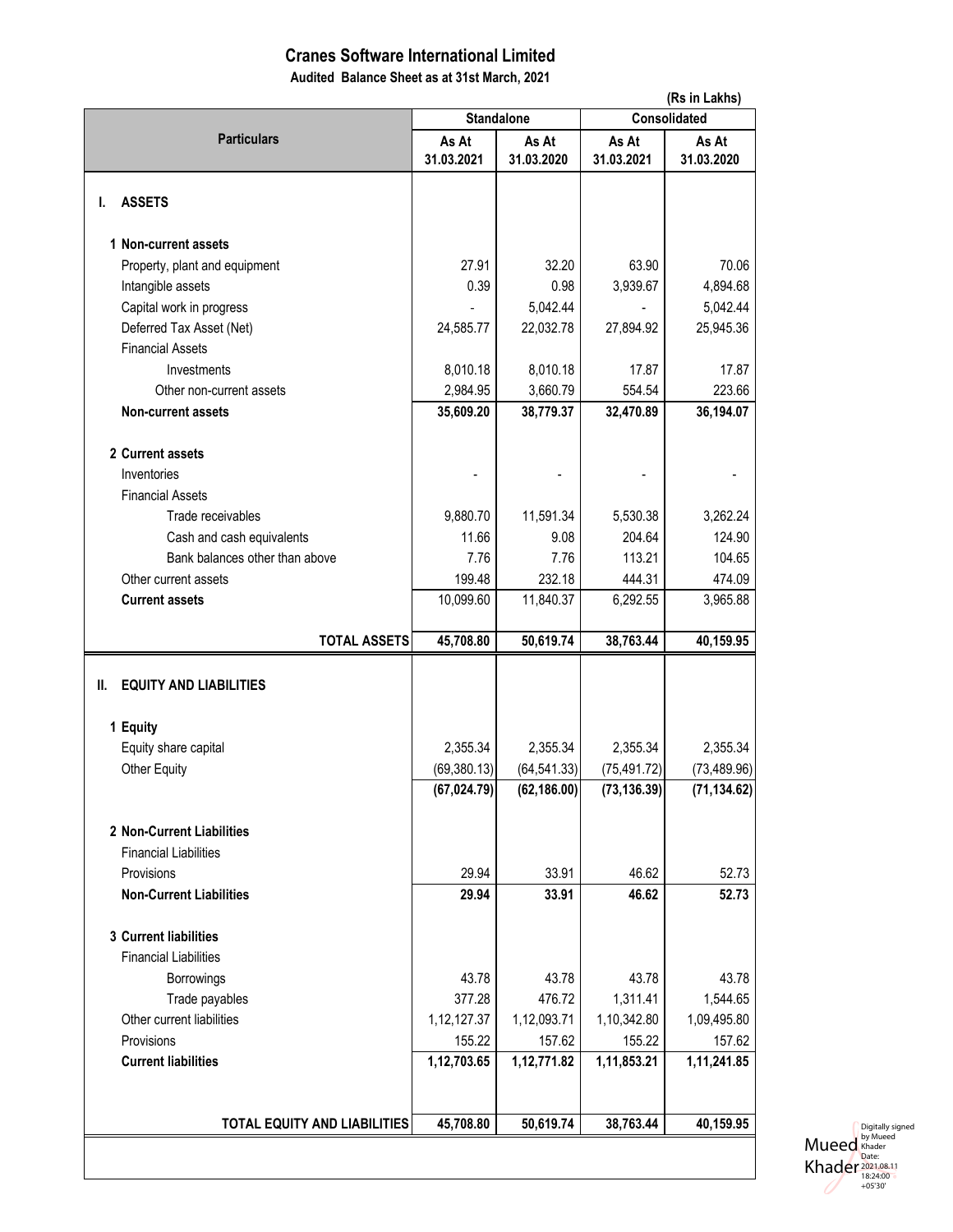# **Notes**

- 1. The above result is for the period ended March 31, 2021 as reviewed and recommended by the Audit committee of the Board, has been approved by the Board of Directors at its meeting held on August 11, 2021.
- 2. The statement has been prepared in accordance with the Companies (Indian Accounting Standards) Rules, 2015 (Ind AS) prescribed under section 133 of the companies Act, 2013 and other recognized accounting practices and policies to the extent applicable.
- 3. The business of the Company falls under a single primary segment i.e., IT/ ITES in accordance with Ind AS 108 'Operating Segments" and hence no segment reporting is applicable.
- 4. The Company has not provided interest in books of accounts on FCCB Liability, Loan from UPS Capital & Banks for quarter and year ended March 31, 2021.
- 5. The Company has not restated for FCCB liability, Loan from UPS Capital and interest thereon for the quarter and ended March 31, 2021.
- 6. On a standalone basis, the Company performed well in the months ahead of the pandemic, particularly as the Varsity division reinforced its market position in the training and education market. However, we have experienced serious business impact and disruptions from the pandemic downturn across the entire industrial, manufacturing and services spectrum. Revenues and operations have been drastically reduced because of shut-downs, travel restrictions, and highly curtailed customers' and users' demand. We are planning for a post-Covid rebound based on i) leveraging the scope and reach of legacy products, services and training strengths to address expected needs of customers, students, corporate and universities, ii) continuing to develop training programs in cutting-edge technologies such as Cloud Computing, Analytics and AI, iii) expanding our expertise, programs and collaborations in the rapidly evolving on-line training sector, and iv) productive licensing arrangements which leverage our products, services and extensive customer relationships and market reach.
- 7. Major constituents of the other expenses in the financial statements includes the following :
	- a) Loss on account of foreign exchange fluctuations INR 265.04 Lakhs.
	- b) Bad and doubtful debts written off INR 505.49 Lakhs.
	- c) Loss on account of Impairment of Intangible assets under development INR. 5,042.44 Lakhs.
- 8. On approval from the appropriate authorities, the allowances for credit loss standing at Rs. 31,173.00 lakhs as on 31st March 2020 was squared off against the respective receivables during year.

### **for Cranes Software International Limited**

Mueed Khader

Digitally signed by Mueed Khader Date: 2021.08.11 18:24:20 +05'30'

**Mueed Khader Director DIN - 00106674** 

Place : Bangalore Date: 11<sup>th</sup> August 2021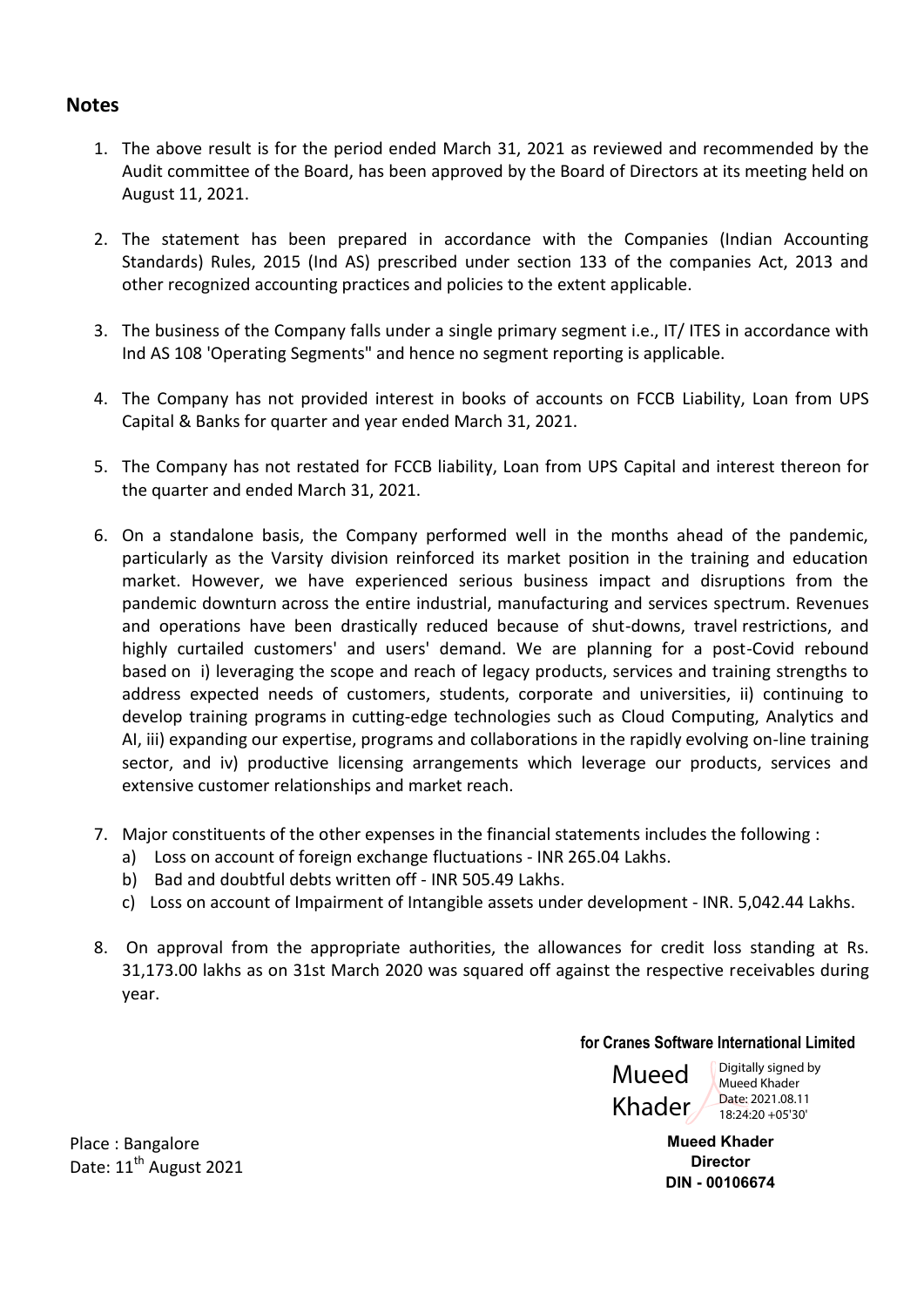#### **Cranes Software International Limited**

#### **CIN : L05190KA1984PLC031621**

**Standalone Statement of cash flows for the year ended March 31, 2021**

(All amounts are in lakhs of Indian Rupees, unless otherwise stated)

| <b>Particulars</b>                                               | For the year ended<br>March 31, 2021 | For the year ended<br>March 31, 2020 |
|------------------------------------------------------------------|--------------------------------------|--------------------------------------|
| <b>Cash Flow From Operating Activities</b>                       |                                      |                                      |
| Profit / (Loss) before income tax                                | (7, 391.78)                          | (553.33)                             |
| Adjustments for                                                  |                                      |                                      |
| Depreciation and amortisation expense                            | 9.23                                 | 6.50                                 |
| <b>Bad Debts Written off</b>                                     | 505.49                               |                                      |
| Allowances for Credit Loss                                       | 1,463.00                             | 1,457.90                             |
| Deposit Written off                                              |                                      | 56.66                                |
| Foreign Exchange Loss/(Gain) (Net)                               | 265.04                               | (1,008.15)                           |
| Balance no longer payable written Back                           | (95.60)                              | (44.09)                              |
| Interest received                                                |                                      | 1.88                                 |
| Finance costs                                                    | 0.51                                 | 0.77                                 |
|                                                                  | (5,244.11)                           | (81.85)                              |
| Change in operating assets and liabilities                       |                                      |                                      |
| (Increase)/ decrease in trade receivables                        | 925.65                               | 145.00                               |
| Increase/ (decrease) in Other non-current assets                 | (978.78)                             | (1,221.72)                           |
| (Increase)/ decrease in Other assets                             | 35.19                                | (5.29)                               |
| Increase/ (decrease) in provisions and other liabilities         | 296.41                               | 1,197.15                             |
| Increase/ (decrease) in trade payables                           | (66.88)                              | (27.90)                              |
| Cash generated from operations                                   | (5,032.53)                           | 5.39                                 |
| Less : Income taxes paid (net of refunds)                        | (2.48)                               | (4.54)                               |
| Net cash from operating activities (A)                           | (5,035.00)                           | 0.85                                 |
| <b>Cash Flows From Investing Activities</b>                      |                                      |                                      |
| Purchase of PPE (including changes in CWIP)                      | (4.35)                               | (19.91)                              |
| <b>Impairment of Assets</b>                                      | 5,042.44                             |                                      |
| Interest income                                                  |                                      | (1.88)                               |
| Net cash used in investing activities (B)                        | 5,038.09                             | (21.79)                              |
|                                                                  |                                      |                                      |
| <b>Cash Flows From Financing Activities</b>                      |                                      |                                      |
| Finance costs                                                    | (0.51)                               | (0.77)                               |
| Net cash from/ (used in) financing activities (C)                | (0.51)                               | (0.77)                               |
| Net decrease in cash and cash equivalents (A+B+C)                | 2.58                                 | (21.71)                              |
| Cash and cash equivalents at the beginning of the financial year | 16.84                                | 38.55                                |
| Cash and cash equivalents at end of the year                     | 19.42                                | 16.84                                |

Muee Digitally

signed by Mueed Khader

2021.08.11 18:24:37 +05'30'

Khade<sup>Date:</sup>

d

r